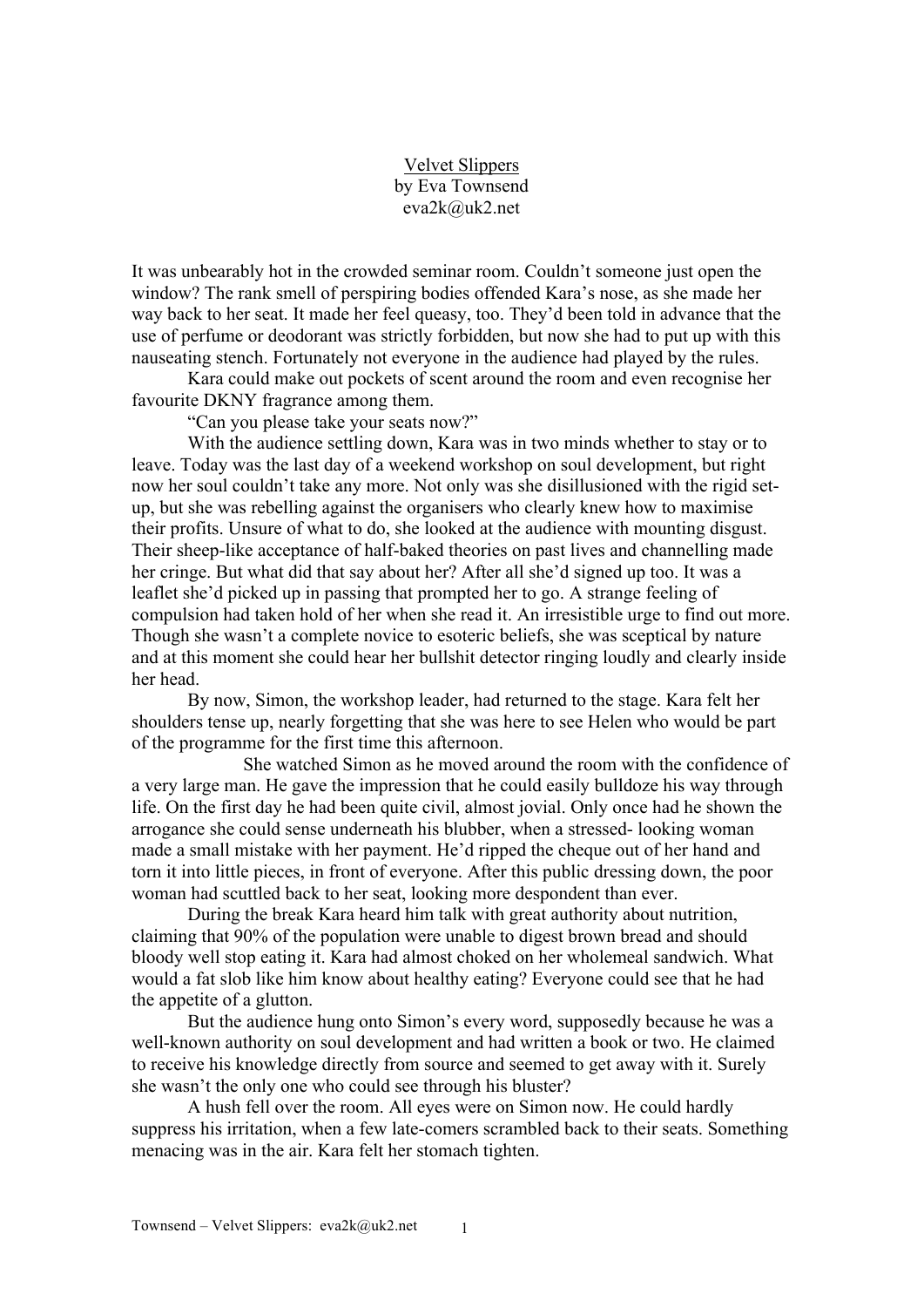"Let's get on with part two of our programme now. Before I introduce our medium, I will give you some vital instructions. You need to follow them to the letter as long as Helen is present in the room:

Number one: Do not make any loud noises, that includes talking or moving chairs around.

Number two: Make sure your mobile phone is switched off. If a mobile goes off this afternoon, I will personally escort you out of the building.

Number three: Do not ask any questions unless I give you permission."

He paused and drew himself to his full height.

"Helen will see you one by one. You will be given ten minutes each. The rest of you just have to wait. Do not leave the room. Try to meditate, while you are waiting, I don't care what you do, but keep quiet. We are on a tight schedule and if you miss your slot, tough. I will be recording the channelled message for you and you are allowed one question at the end."

As he was talking, Kara's vision started to became blurry, the way it always did when she was about to perceive something from the distant past. With her head reeling, she felt as if somebody was rewinding a tape in her head. She was entering a different time zone. At least that's what she'd been told by a psychic who experienced similar things. As she kept staring at Simon, a change came over him and his face underwent a complete transformation. His features kept shifting, then rearranging themselves, until he appeared solid again.

Once his face was set, Simon's clothes started to change. Instead of his casual grey trousers and corduroy jacket, he was now dressed in a scarlet cassock; a white cape placed over his shoulders and he was holding up a heavy, silver cross. It was the ring, however, that utterly horrified her. An oversized amethyst embedded between the fat fingers of his left hand. Yes, she remembered. The image of the ring made her lean forward in pain.

A feeling of nausea swept over her and forced her back into present time. She had to get out and hurriedly made her way to the exit. By the time she reached the ladies', she was violently sick. Clinging to the smooth, cold porcelain for support, Kara felt utterly vulnerable, utterly helpless.

Images were flooding in now, creating a hellish sequence of violence. A vast, medieval palace. A fat bishop squeezed into an ornate throne. A bloodied woman at his velvet-covered feet. A searing pain in her stomach. Glistening tools of torture. Metal toes ripping her face. His Excellency gazing at his ring, merely sitting and gazing. An oversized amethyst, gleaming on his fat finger. A symbol of power and persecution. Soldiers dragging her away.

She was left to bleed out, on a cold stone floor, destined to die. Much later she remembered the light. An old man leaning over her, offering some water from a broken cup. She hadn't realised till then that she had a fellow prisoner in her cell.

Kara, or whatever she was called back then, felt his hands supporting her back, as he helped her to sit up. Dizzy and disorientated, with tears welling up in her eyes, she accepted a few sips of water. With every drop, she willed herself to live.

One night they came to take the old man away. He was too weak to put up any resistance, but he quickly passed her his last remaining piece of bread, hidden in his sleeve. As they dragged him away, she saw the distinct shape of a star-shaped tattoo on the back of his head.